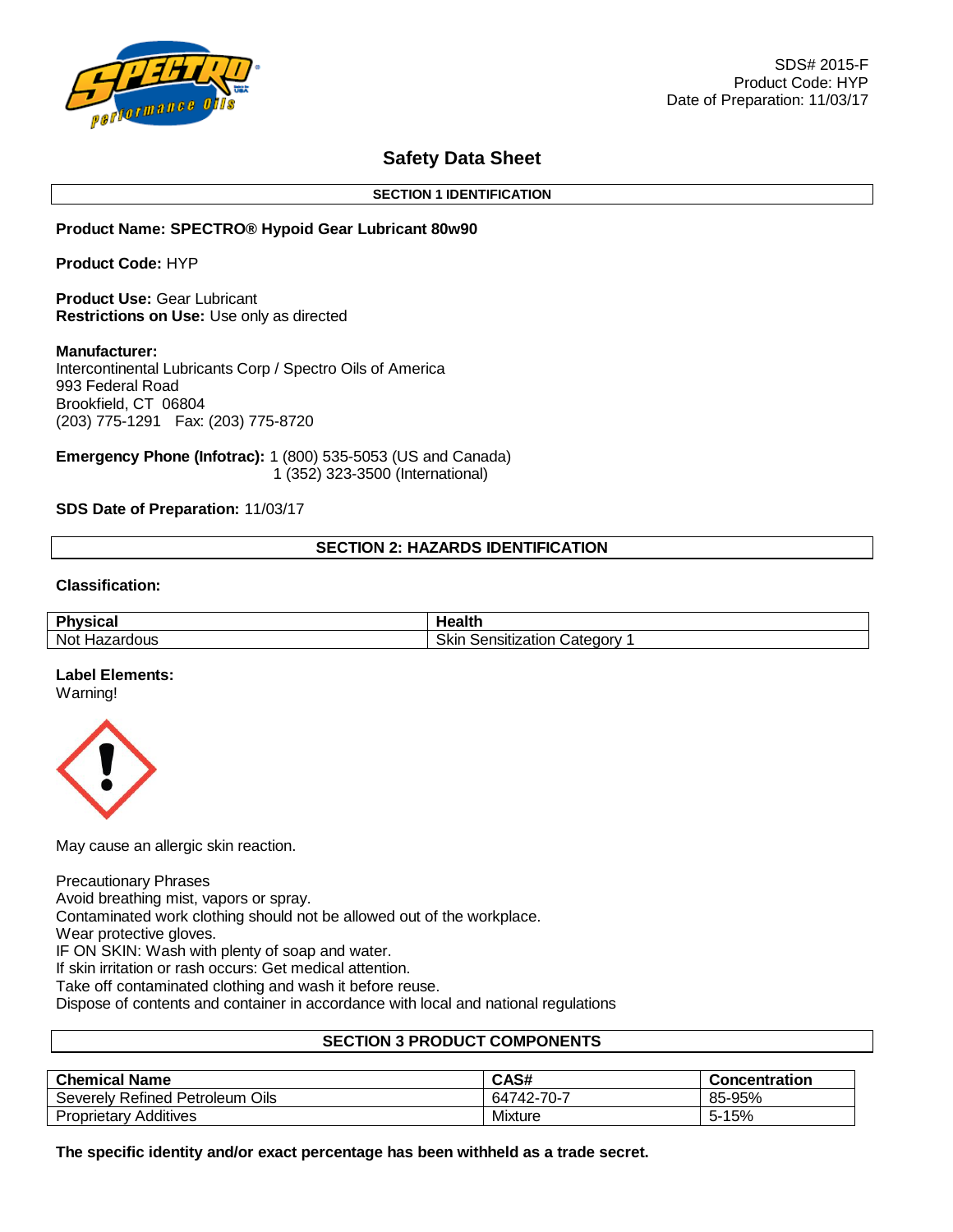# **SECTION 4 EMERGENCY and FIRST AID PROCEDURES**

**Eye Contact:** Flush eye with water for several minutes holding the eyelids apart. Get medical attention if irritation persists.

**Skin Contact:** Wash thoroughly with soap and water. Remove contaminated clothing and launder before reuse. Get medical attention if irritation or rash develops.

**Inhalation:** Remove victim to fresh air. If irritation develops or breathing is difficult, get medical attention.

**Ingestion:** Rinse mouth with water. Do not induce vomiting. Never give anything by mouth to an unconsciousness person. Get medical attention.

**Most important symptoms/effects, acute and delayed:** May cause mild eye irritation. Prolonged skin contact may cause irritation. May cause allergic skin reaction. Excessive inhalation of vapor or mists may cause upper respiratory tract irritation and central nervous system effects. Swallowing may cause nausea, vomiting and diarrhea.

**Indication of immediate medical attention and special treatment, if necessary:** None required under normal conditions of use.

## **SECTION 5 FIRE and EXPLOSION HAZARD DATA**

**Suitable extinguishing media:** Use water fog, foam, carbon dioxide, dry chemical to extinguish. Use of large amounts of water may cause product to float and spread fire.

**Specific hazards arising from the chemical:** Not classified as a combustible liquid but will burn under fire conditions. At elevated temperatures containers may rupture. Combustion may produce carbon, nitrogen, phosphorus and sulfur oxides.

**Special protective equipment and precautions for fire-fighters:** Firefighters should wear full emergency equipment and a NIOSH approved positive pressure self-contained breathing apparatus. Cool exposed intact containers with water spray or stream.

## **SECTION 6 ACCIDENTAL RELEASE MEASURES**

**Personal precautions, protective equipment, and emergency procedures:** Wear appropriate protective equipment. Wash thoroughly after handling.

**Environmental hazards:** Avoid release into the environment. Report spill as required by local and federal regulations. **Methods and materials for containment and cleaning up:** Dike spill and collect with an inert absorbent and place into closable containers for disposal.

# **SECTION 7 HANDLING and STORAGE**

**Precautions for safe handling:** Avoid eye and prolonged/repeated skin contact. Avoid breathing vapors and mists. Wash thoroughly after handling. Remove oil-soaked clothing and launder before re-use. Discard oil soaked shoes and other items than cannot be laundered.

**Conditions for safe storage, including any incompatibilities:** Protect containers from physical damage. Store in a cool area away from oxidizers and other incompatible materials.

Empty containers retain product residues. Do not cut, weld, braze, etc. on or near empty containers. Follow all SDS precautions in handling empty containers.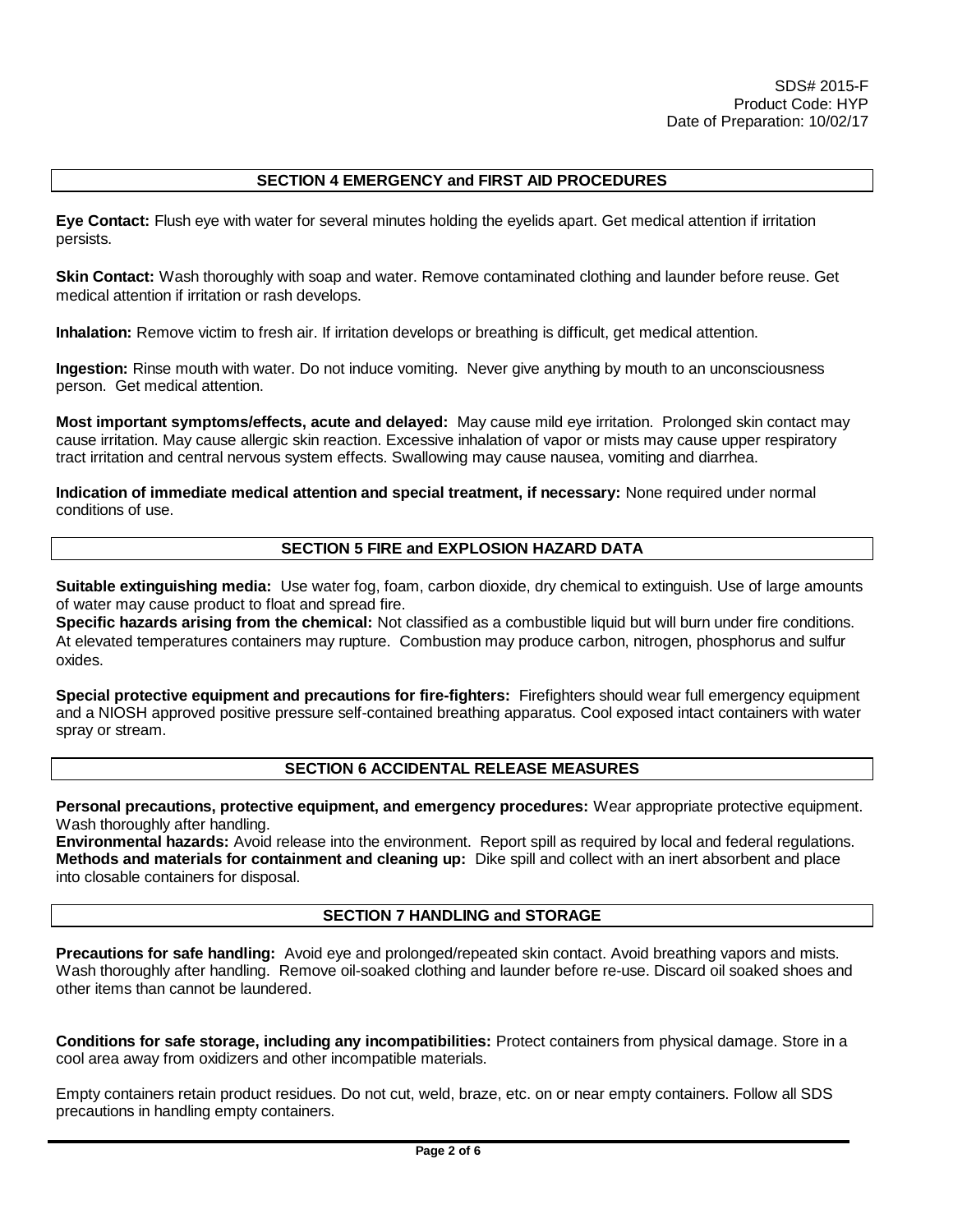# **SECTION 8 EXPOSURE CONTROLS and PERSONAL PROTECTION**

**Exposure Guidelines:**

| <b>Chemical Name</b>            | CAS#.       | <b>Exposure Limits</b>            |
|---------------------------------|-------------|-----------------------------------|
| Severely Refined Petroleum Oils | 64742-70-7  | 5 mg/m3 TWA OSHA PEL              |
|                                 |             | 5 mg/m3 TWA ACGIH TLV (inhalable) |
| <b>Proprietary Additives</b>    | Proprietary | None Established                  |

**Appropriate engineering controls:** Good general room ventilation (equivalent to outdoors) should be adequate under normal conditions. . If the recommended exposure limit is exceeded increased mechanical ventilation such as local exhaust may be required.

**Respiratory protection:** None needed under normal use conditions with adequate ventilation. If exposures are excessive, use a NIOSH approved respirator with organic vapor cartridges and particulate pre-filter. Selection of respiratory protection depends on the contaminant type, form and concentration. Select in accordance with OSHA 1910.134 and good Industrial Hygiene practice.

**Skin protection:** Rubber, neoprene or other impervious gloves are recommended to avoid skin contact. **Eye protection:** Safety glasses or goggles are recommended if splashing is possible.

**Other:** Impervious apron, boots and other clothing are recommended to avoid skin contact. Suitable washing facilities should be available.

### **SECTION 9 PHYSICAL and CHEMICAL PROPERTIES**

**Appearance (physical state, color, etc.):** Dark amber liquid

**Odor:** Mild petroleum odor.

| <b>Odor threshold: Not available</b>                         | <b>pH:</b> Not available                               |
|--------------------------------------------------------------|--------------------------------------------------------|
| Melting point/Pourpoint: -7.6°F / -22°C                      | <b>Boiling Point: Not available</b>                    |
| Flash point: 210°F/410°C                                     | Viscosity: $134.0 \text{ cST} \ @ 40^{\circ} \text{C}$ |
| Flammability (solid, gas): Not applicable                    |                                                        |
| Flammable limits: LEL: Not available                         | <b>UEL:</b> Not available                              |
| Vapor pressure: Not available                                | Vapor density (air =1): Not available                  |
| Relative density: Not available                              | <b>Solubility(ies): Not available</b>                  |
| <b>Partition coefficient: n-octanol/water:</b> Not available | Auto-ignition temperature: Not available               |
| Decomposition temperature: Not available                     | <b>Evaporation rate: Not available</b>                 |
|                                                              |                                                        |

## **SECTION 10 STABILITY and REACTIVITY**

**Reactivity:** This product is not expected to react.

**Chemical stability:** The product is stable.

**Possibility of hazardous reactions:** None known.

**Conditions to avoid:** Avoid excessive heat.

**Incompatible materials:** Avoid oxidizing agents, alkalies and acids.

**Hazardous decomposition products:** Thermal decomposition may yield carbon, nitrogen, phosphorus and sulfur oxides.

## **SECTION 11 TOXICOLOGICAL INFORMATION**

**Health Hazards:**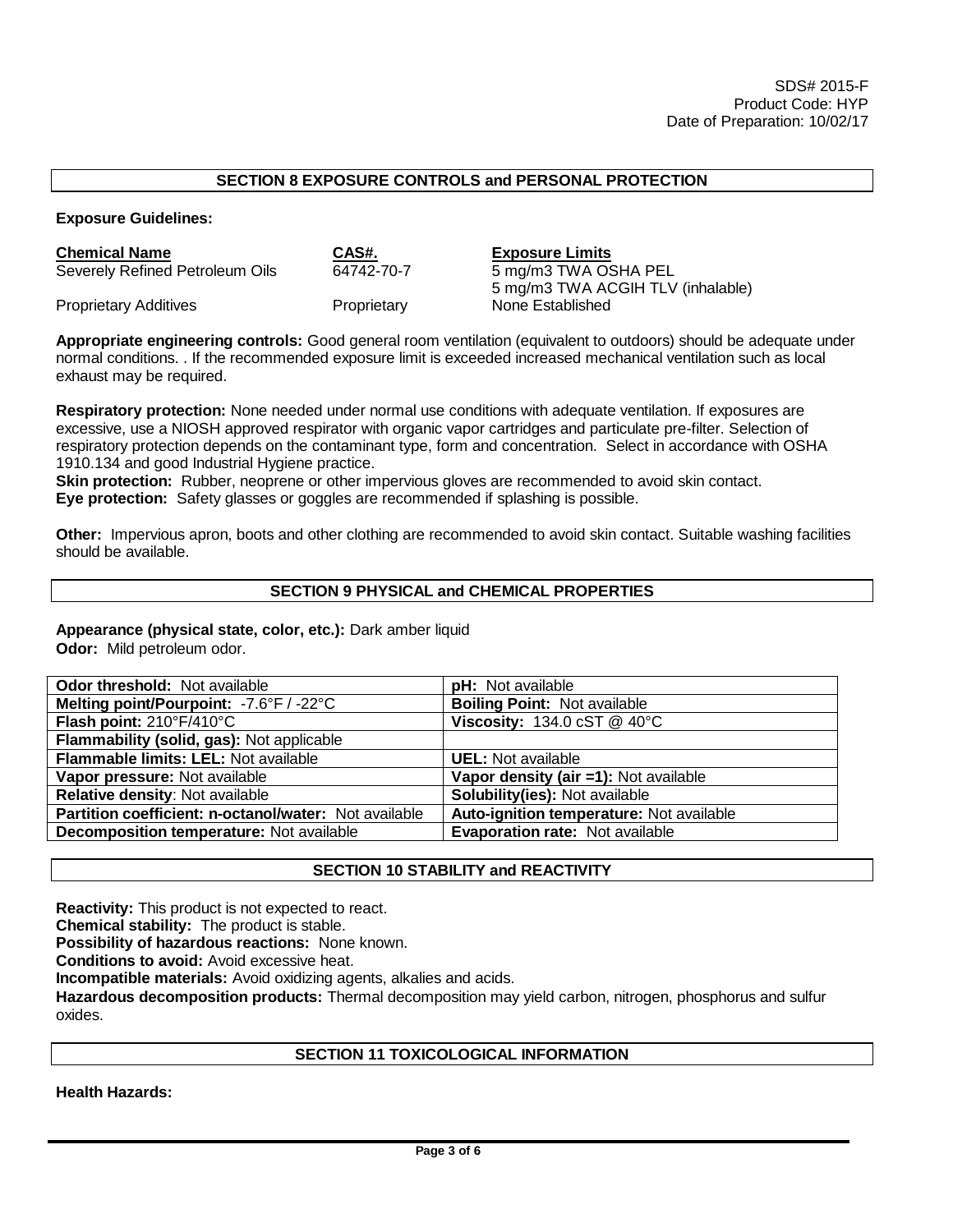**Inhalation:** Excessive inhalation of vapors or mists may cause upper respiratory tract irritation and central nervous system effects including headache, dizziness and nausea. Breathing high concentrations of oil mists may cause lipid pneumonia.

**Skin Contact:** Prolonged or repeated contact may cause mild irritation or dryness. Repeated skin contact may cause dermatitis. May cause allergic skin reaction.

**Eye Contact:** May cause mild irritation.

**Ingestion:** Swallowing large amounts may cause gastrointestinal effects including nausea and diarrhea.

**Chronic Effects of Overexposure:** None known.

**Sensitization:** Proprietary additives have been shown to cause sensitization in animals.

**Mutagenicity:** This product is not expected to cause mutagenic activity.

**Reproductive Toxicity:** This product is not expected to cause reproductive or developmental effects.

**Carcinogenicity**: None of the components of this product are listed as a carcinogen or suspected carcinogen by IARC, NTP or OSHA.

### **ACUTE TOXICITY VALUES:**

**Acute Toxicity Estimates:** Oral: 333,333 mg/kg, Dermal>2000 mg/kg Severely Refined Petroleum Oils**:** Oral rat LD50 > 2000 mg/kg, Dermal rabbit LD50 >2000 mg/kg Proprietary Additives: Oral rat LD50 >10,000 mg/kg

## **SECTION 12: ECOLOGICAL INFORMATION**

#### **Ecotoxicity:**

Severely Refined Petroleum Oils**:** 96 hr LL50 Pimephales promelas > 100 mg/L, 48 hr EL50 daphnia magna > 10000 mg/L

Proprietary Additives: No toxicity data available

**Persistence and degradability:** Severely refined petroleum oils and proprietary additive are not readily biodegradable. **Bioaccumulative potential:** No data available.

**Mobility in soil:** The product may float and can migrate from water to land. **Other adverse effects:** None known.

# **SECTION 13: DISPOSAL INFORMATION**

**Waste Disposal Method:** Dispose in accordance with all local, state and federal regulations.

## **SECTION 14: TRANSPORTATION INFORMATION**

|             | <b>UN Number</b> | Proper shipping name | <b>Hazard</b><br><b>Class</b> | <b>Packing</b><br>Group | Environmental<br><b>Hazard</b> |
|-------------|------------------|----------------------|-------------------------------|-------------------------|--------------------------------|
| <b>DOT</b>  |                  | Not Regulated        |                               |                         |                                |
| <b>TDG</b>  |                  | Not Regulated        |                               |                         |                                |
| <b>IMDG</b> |                  | Not Regulated        |                               |                         |                                |
| <b>IATA</b> |                  | Not Regulated        |                               |                         |                                |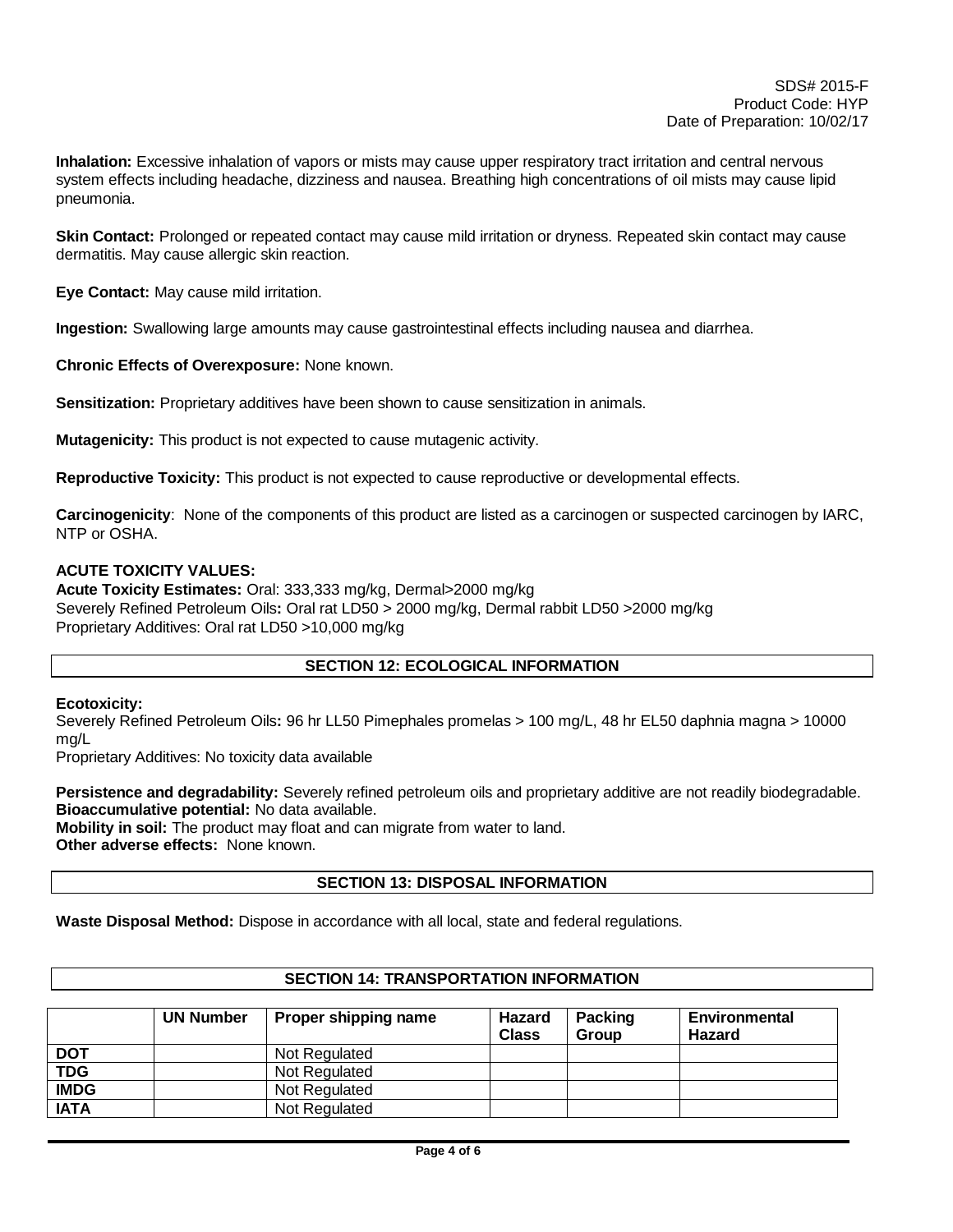**Transport in bulk (according to Annex II of MARPOL 73/78 and the IBC Code):** Not applicable – product is transported only in packaged form.

**Special precautions:** None known.

## **SECTION 15: REGULATORY INFORMATION**

### **Safety, health, and environmental regulations specific for the product in question.**

**CERCLA:** This product is not subject to CERCLA reporting requirements, however, oil spills are reportable to the National Response Center under the Clean Water Act and many states have more stringent release reporting requirements. Report spills required under federal, state and local regulations.

**EPA SARA 302:** This product does not contain chemicals regulated under SARA Section 302.

**EPA SARA 311 Hazard Classification:** Refer to Section 2 for OSHA Hazard Classification

**EPA SARA 313:** This product contains the following chemicals that are regulated under SARA Title III, section 313: None

**California Proposition 65:** This product contains the following chemicals known to the State of California to cause cancer and reproductive toxicity:

| $100 - 41 - 4$ | $<$ 2 ppm | Cancer                |
|----------------|-----------|-----------------------|
| $98 - 82 - 8$  | $<$ 2 ppm | Cancer                |
| $108 - 10 - 1$ | $<$ 2 ppm | Cancer, developmental |
| 140-88-5       | $<$ 2 ppm | Cancer                |
| $91 - 20 - 3$  | $<$ 2 ppm | Cancer                |
|                |           |                       |

**Australia:** All of the ingredients of this product are listed on the Australian Inventory of Chemical Substances.

**Canada:** All of the components of this product are listed on the Canadian Domestic Substances List (DSL).

**China IECSC:** All of the components of this product are listed on the Inventory of Existing Chemical Substances in China.

**European Union:** All of the ingredients are listed on the European Inventory of New and Existing Chemical Substances (EINECS) inventory.

**Japan ENCS:** All of the ingredients of this product are listed on the Japanese Existing and New Chemical Substances (METI) List.

**Korea:** All of the components of this product are listed on the Korean Existing Chemicals List.

|                  | Philippines: All of the components of this product are listed on the Philippine Inventory of Chemicals and Chemical |  |  |  |
|------------------|---------------------------------------------------------------------------------------------------------------------|--|--|--|
| Substances List. |                                                                                                                     |  |  |  |

#### **SECTION 16: OTHER INFORMATION**

NFPA Rating: Health: 2 Fire: 1 Reactivity: 0

**Revision History:**